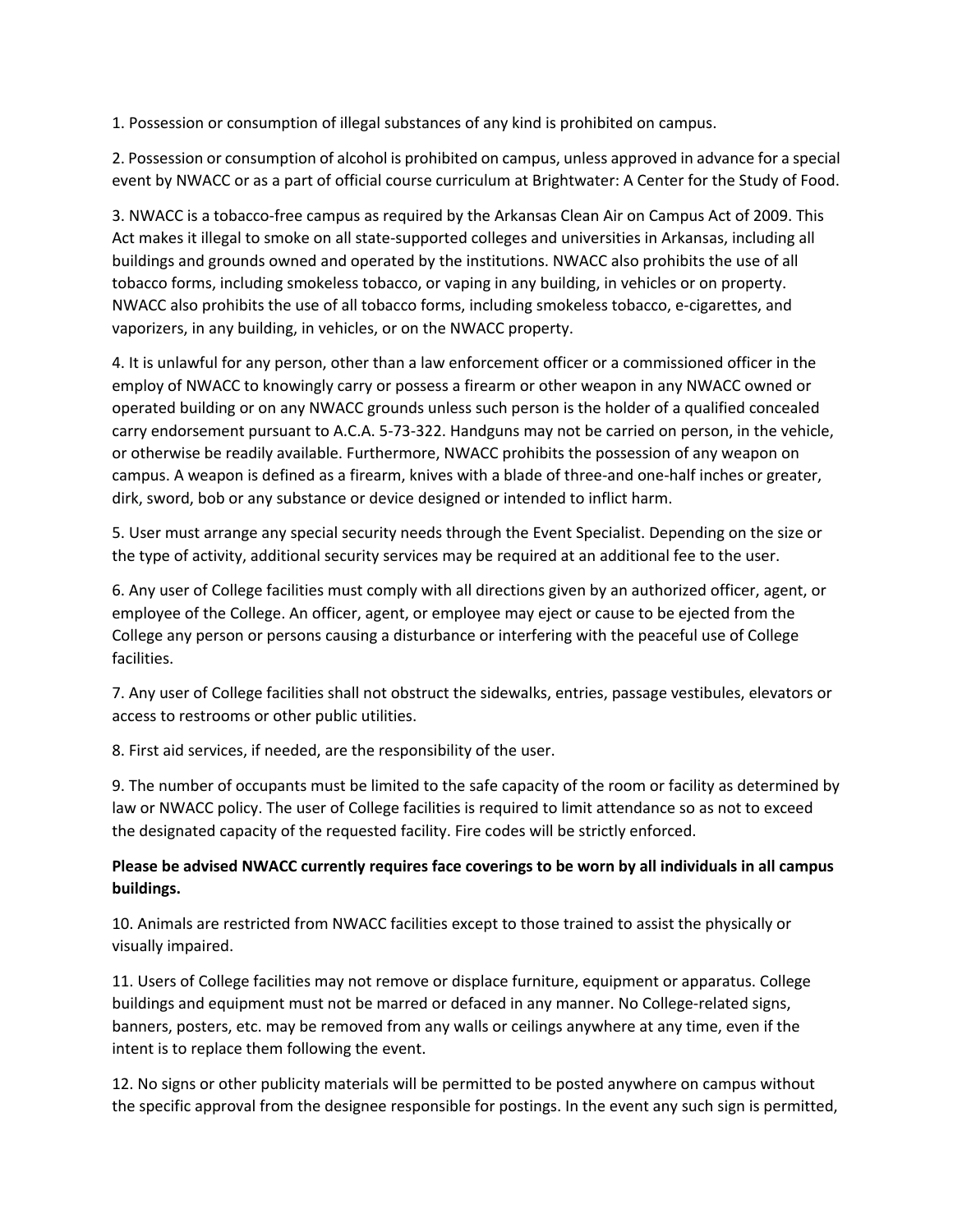its prompt removal following the event will be the responsibility of the sponsoring organization. Signs may not be affixed to any College sign, building or property. The College's name and/or logo shall not appear in any advertising or promotional materials, without specific approval from the Events Specialist or designee, except to indicate the location of the event.

13. The College reserves the right to require the user of College buildings, grounds, facilities or services to reimburse the College for any destruction, damage, defacement or loss (including extraordinary cleaning expenses) to College buildings, properties, facilities or services resulting from user's activities in such buildings, properties, facilities or service.

14. Equipment may not be brought onto College grounds and connected to the electrical service without the prior consent of the Events Specialist or designee. By arrangement, special electrical hookups may be possible. The modifications to electrical service will be made by College electricians and charged to the sponsoring organization. The College does not lend or otherwise provide electrical extension cords, hand tools, ladders, etc. Equipment provided by the user of College facilities must be removed from the College promptly following the scheduled event so as not to interfere with College activities. If there is any delay, the removal may be made by the College at the expense of the sponsoring organization.

15. Computer equipment may not be connected to or make use of the campus network or of the College's internet connectivity without the prior consent from the Events Specialist or designee. The connection and configuration of computer equipment will be done by a member of the Technology Services Department. Miscellaneous equipment such as power strips, cables, network cards, etc., may be provided based on availability and prior consent by the Events Specialist. Provided equipment must be returned immediately upon the conclusions of the event. The user assumes all responsibility for the equipment that has been provided to the user.

16. Parking is limited to the designated parking lots and parking deck. Campus guests may not park in any "reserved" spot. Reserved spots are prohibited from guest use 24 hours a day, 7 days a week. All cars illegally parked will be ticketed or towed at the owner's expense.

17. For non-College-sponsored activities, it is required that a representative of the sponsoring organization who signed the facility usage agreement be in attendance and in charge at the activity at all times. That person will be identified to the College's Office of Public Safety.

18. Users of activities for non-College-sponsored activities may be required to purchase private insurance to protect the organization from financial liability which may arise should an emergency develop.

19. Any user of College facilities which charges admission or conducts an activity which involves the payment of money from one to another shall be responsible for its own cash security and full compliance with the applicable federal, state and local statutes and ordinances. NWACC does not allow the sale of third party books, tapes, or other merchandise for personal gain.

20. Any user with outstanding obligations for rentals/services will be refused use of College buildings, grounds, facilities and services until the obligations are satisfied.

21. Youth or children's groups must be supervised by responsible adults provided by the sponsoring organization. Individuals under the age of 21 are not allowed to rent facilities at NWACC.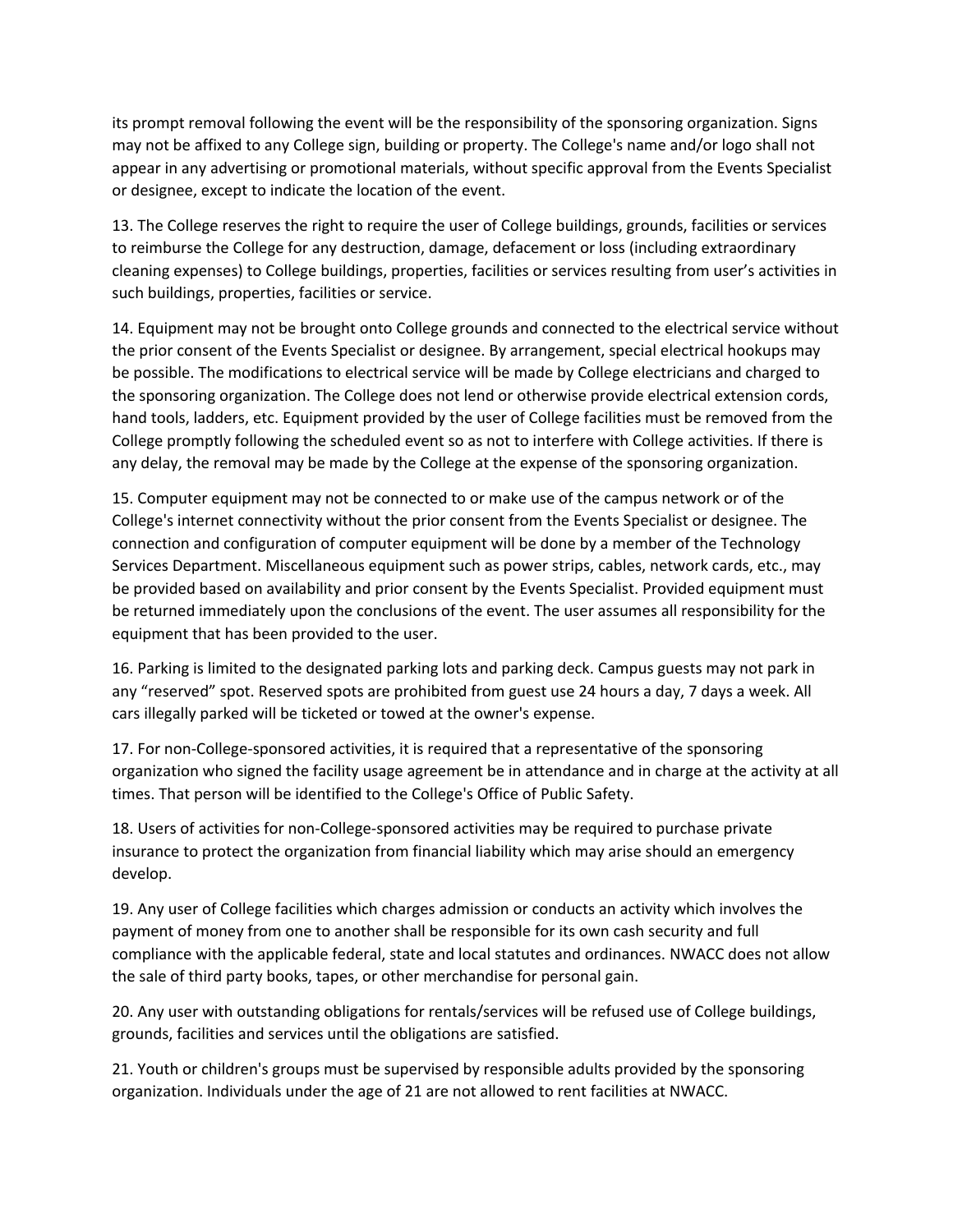22. The College, for public necessity or emergency use, may terminate a contract at any time.

23. Changes to Events - Users must notify the College of any changes to the event schedule as stated in their written agreement at least forty-eight (48) hours prior to the start of their event. Any notification of schedule changes given less than forty-eight (48) hours prior to the start of their event may be charged an additional fee at the discretion of the Events Specialist. Users shall not alter the event schedule outside of the time restrictions set forth in the written agreement without written consent from the Events Specialist. Changes include but are not limited to requests for equipment including audio visual equipment and operation, changes in number of attendees, changes in room set up.

24. Catering - For food and beverage service, users may schedule the caterer of their choice to bring food/beverage to our campus. All caterers and/or the user must clean, dispose of trash and remove equipment after the event. An additional \$35 Custodial Fee (for 4-hour event) may be charged to groups for cleanup following catered events.

25. Decorations - Use of decorations, scenery, exhibits, banners, posters, bleachers, platforms, and any other equipment must receive prior approval from the Events Specialist. No scenery, decorations, or combustible material may be brought onto College grounds without prior approval. Any device capable of producing an open flame, including candles, is prohibited. Decoration may not be suspended from ceilings, light fixtures or curtains. Any object that may puncture walls, woodwork, tables, chairs or staging is prohibited, including staples, nails and tacks. Confetti and glitter are prohibited.

26. Scheduling Events & Meetings – Non-College sponsored activities shall be charged a usage and/or rental fee for use of the grounds, facilities, equipment, and/or services. Each facility has a base fee that included basic room set-up and equipment. Any additional needs will be evaluated with the potential of additional fees.

- 1. Corporate rental rates are based on a minimum four-hour rental period or a day long rental period. All rates are firm and non-negotiable.
- 2. A deposit is not required prior to a scheduled event, but proper advance notice of cancellation is mandatory. If a reservation is not cancelled within *(48) hours* of the event, *50%* of the rental amount will be due.
- 3. All space within the facilities at NWACC must be reserved through the office of Special Events. Events may be held between the hours of 7:00am and 10:00pm unless otherwise approved by the Events Specialist.
- 4. Upon review of the Facilities Use Request Form, the College reserves the right to accept or reject any requested use of facilities and to impose additional requirements not listed in these guidelines. The judgment of the Director of Food and Events concerning usage and rules or regulations shall be final.
- 5. While the College is eager to accommodate all potential requests, not all College grounds, facilities, equipment, and/or services may be available for use or rent. Private offices, administrative offices, kitchens, and workrooms are never available.
- 6. Events will be scheduled on a first requested first reserved basis. Events may not be booked more than six months in advance; exceptions may be made for College sponsored events.